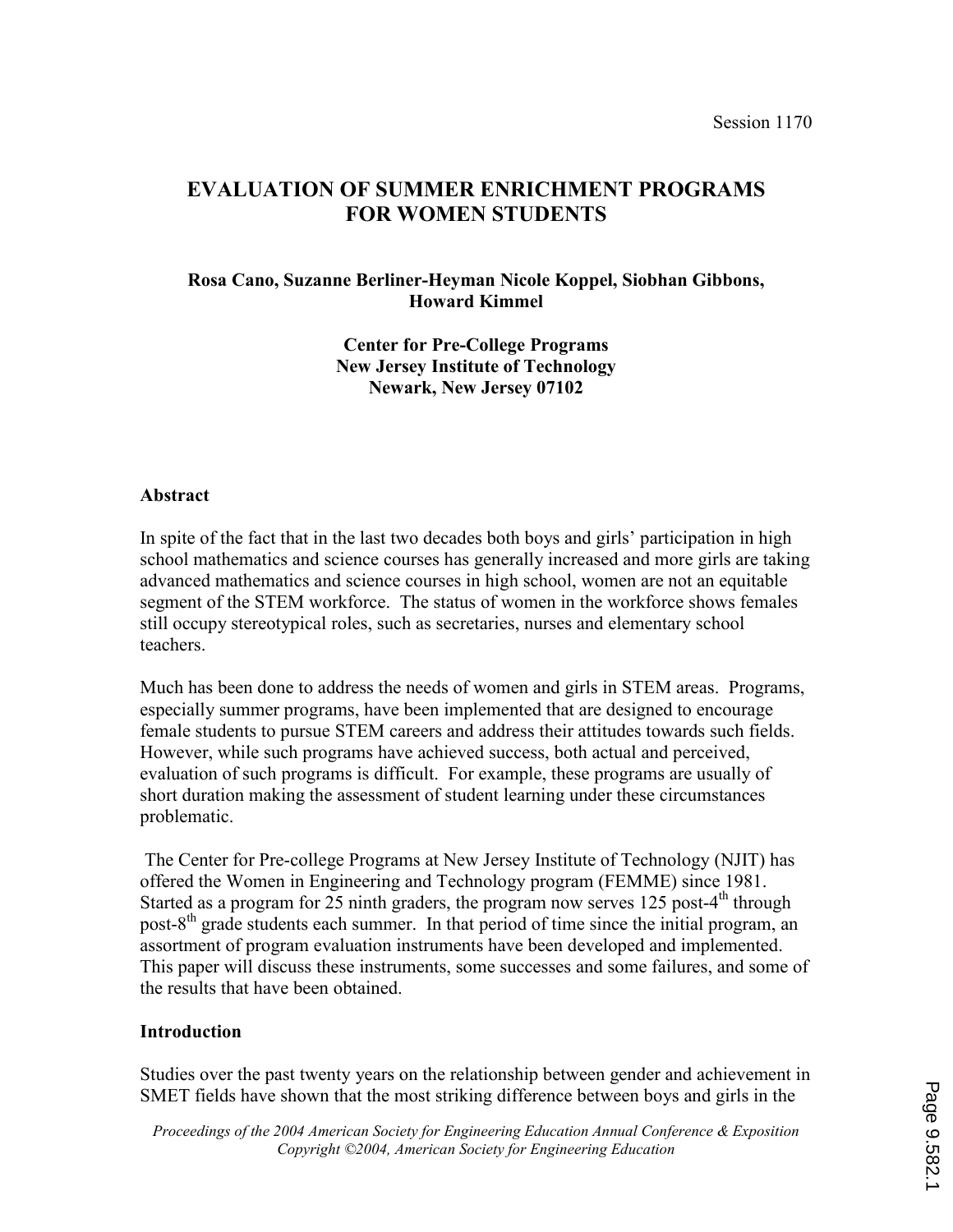science and mathematics area is not the level of academic achievement, but the attitude towards such fields<sup>1</sup>. A large number of people, particularly women, feel relatively uninformed about engineering and engineers. Girls and boys enter school roughly equal in measured ability and remain so through elementary school<sup>2</sup>. Then from ages twelve through seventeen girls consistently underestimate their abilities and acquire an increasingly negative view of SMET careers even when they have similar exposure to science and mathematics courses and are academically performing at par with boys<sup>3</sup>. Thus they graduate from high school with out the necessary pre-requisite skills to study engineering in college<sup>4-5</sup>.

In the past 20 years there has been a proliferation of programs designed to promote interest of young women in STEM careers. Yet, women hold only 12% of the science and engineering jobs in business and industry. Unfortunately, it is evident that trying to interest students in STEM careers is not easy. Most of these programs are excellent programs. However, since these programs are usually of short duration, evaluation of the programs and specific components are difficult, and reports of evaluation efforts are limited. Thus, it is difficult to know what works and what doesn't work, and what the best practices that should be replicated are.

The Center for Pre-College Programs at NJIT has sought to become a driving force in providing increasing access to scientific and technological fields among traditionally underrepresented populations. The Center's focus has evolved from working with 40 Newark high school students to serving a widening geographical audience of over 4,000 New Jersey students, teachers, parents and educational professionals from kindergarten through twelfth grade $6-7$ .

## Women in Engineering & Technology Initiative-FEMME at NJIT

To help counteract the disadvantage that girls experience, NJIT first offered the Women in Engineering & Technology Initiative-FEMME program in 1981. FEMME, an intensive summer and academic year program, was designed to improve the science and mathematics backgrounds of academically talented ninth grade girls and encourage them to pursue careers in scientific and technological fields $8-9$ .

While highly successful in encouraging and retaining those self-selecting high school students in technological careers, NJIT believed that earlier intervention was crucial and girls should receive science, mathematics, engineering and technology (SMET) enrichment and encouragement prior to ninth grade<sup>10</sup>. Therefore in 1992, with initial NSF funding, the Women in Engineering & Technology-FEMME program was expanded to incorporate post fourth and five grade female students. There are currently five FEMME groups in the Women in Engineering and Technology initiative, 4th through 8th grade, which allows for a true continuum from elementary into secondary level<sup>11</sup>. The Women in Engineering & Technology Initiative-FEMME programs are designed to increase the flow of women entering and completing engineering and scientific careers by: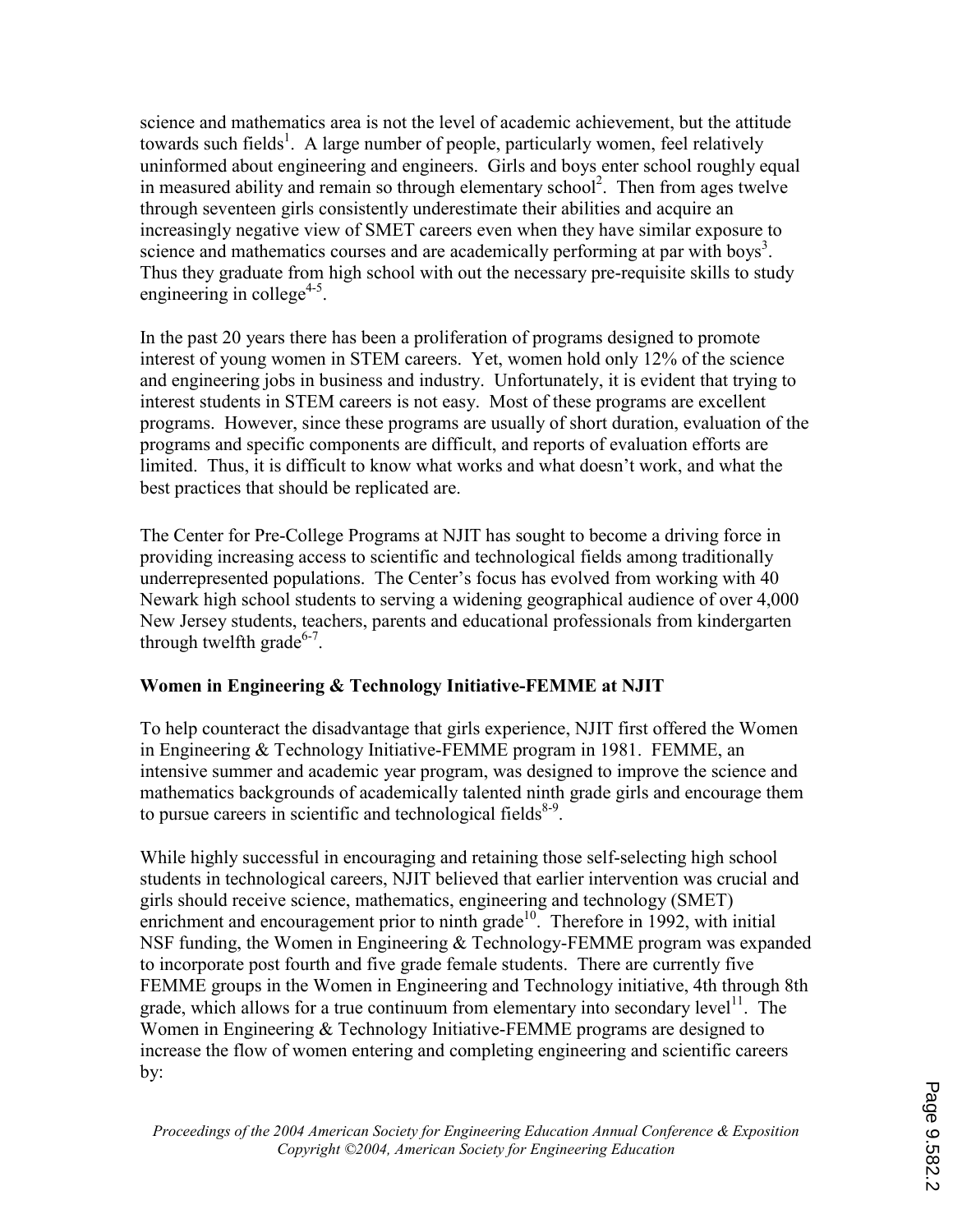- Enhancing girls' science and mathematics achievement while developing their problem solving & critical thinking skills.
- Encouraging girls to take advanced science and mathematics placement courses in secondary school, and maintaining girls' interest in engineering, mathematics, science and technology during the secondary school years.
- Encouraging girls to learn about careers in SMET fields in which women are traditionally underrepresented, pursue studies in science, mathematical, engineering and technological fields.

Academic curricula provides participants with opportunities to master higher level problem solving skills in mathematics, science and technology, learn about computer science and engineering principles and prepare and motivate them to choose mathematics, science and technology college preparatory courses in high school. Counseling and mentoring sessions with female scientists and engineers in industry and academia are offered for students to learn first-hand about career opportunities available for women in SMET fields. Current intervention initiatives, including NJIT's, are designed to enhance girls' academic skills accompanied by interventions that focus on enhancing students' sense of self-efficacy.

All activities utilize non-biased "gender friendly" instructional methodologies, problem solving cooperative techniques, and a teamwork approach. Students learn by "*doing* rather than viewing," the best methodology for all students, but especially for girls who tend not to have as many opportunities or to be as encouraged as boys to work with their hands, use tools, equipment or any type of scientific apparatus.

Although FEMME goals are common for all grade levels; the implemented objectives such as classes, laboratories, hands-on activities, field trips, mentoring sessions etc. are specific to appropriate grade course work. Each group has a main thematic unit linking all other subjects and activities. Each group thematic unit and academic curriculum is aligned with the New Jersey Core Curriculum Standards for appropriate grade levels providing students with prior knowledge upon which we could build. FEMME groups and their thematic focus are as follows:

- FEMME4--Environmental Science
- FEMME5--Aerospace Engineering
- FEMME6--Mechanical Engineering
- FEMME7--Chemical Engineering
- FEMME8—Biomedical Engineering

Looking at FEMME7 (Chemical Engineering), as an example, the seventh grade girls learn about chemical engineering and chemistry, in particular how the world looks through the lens of a chemical engineer Topics covered include chemical kinetics, chemical equilibrium, and separation methods and how they affect our everyday life. They learn topics such as cosmetics and household products and create their own formula for toothpaste, testing for smell, taste, texture and color. As a final project, the students test claims made by manufacturers about a chemical product in their laboratory experiments. For example, students were involved in toothpaste development, where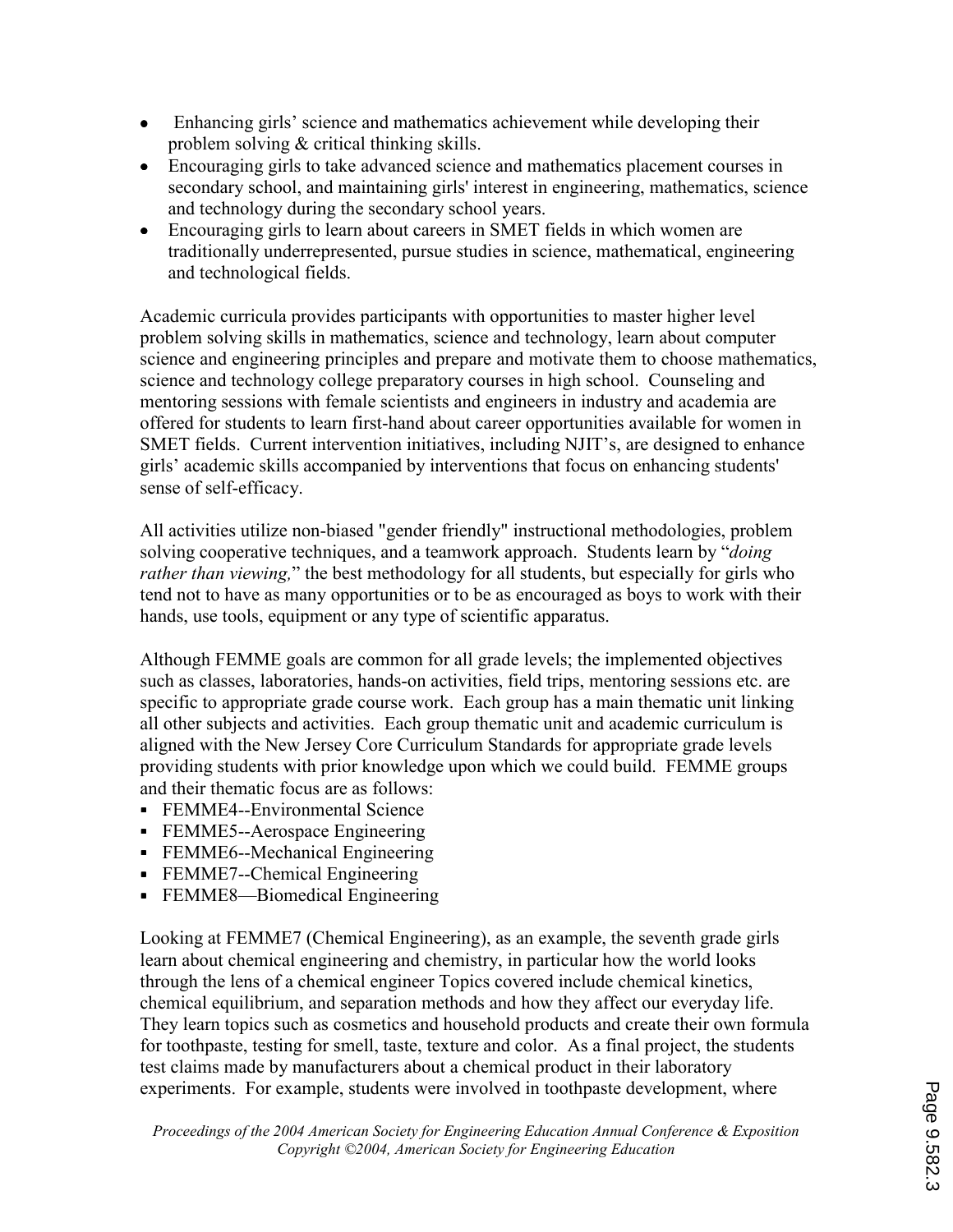they experienced first-hand manufacturing their own toothpaste. They first tested toothpaste ingredients to determine their individual attributes. Upon completion of their investigation, they formulated their own toothpaste based on the desired qualities.

### Evaluation Methodologies

Through trial and error, we have learned in the past twenty years how to increase women and girls' participation in STEM. This knowledge is now being fully implemented to help more young women to become interested in engineering as a career, and to pursue and successfully complete degrees in engineering. But in terms of evaluating the success of our programs, we are still expanding our repertoire of instruments.

During our early experiences with these programs, our primary instrument was a postprogram evaluation to assess the program components and the impacts of the programs on the participants $8-9$ . We also recognized the need to follow up with participants after the program to assess long-term impact on their career goals and aspirations. These tools provide valuable information and are still prime instruments for assessment $^{12-14}$ .

Outcome measurements and assessments are an integral part of all pre-collegiate initiatives as well as the Women in Engineering & Technology Initiative-FEMME programs. Traditional program evaluation methodologies are part of the assessment process of the programs. Program participants complete evaluation questionnaires regarding academic curricula, teachers and methodology at the end of each program, as well as questions on how the programs impacted on their career goals and aspirations. Instruments for assessing student learning have become a major component of the assessment process. An evaluation coordinator is on staff to analyze and develop appropriate tools to determine student's quantitative and qualitative skills, basic process skills, establish guidelines and modify curricula if necessary to accomplish program goals. Prior to the start of each summer program, directors, teachers and teaching assistants meet with the Center's Evaluation Coordinator, to analyze and develop appropriate tools to determine student's quantitative and qualitative skills and establish guidelines. Traditional methods of measurement are utilized to assess written assignments including standard and multiple choice tests and essays, the use of rubrics, student journals, student portfolios, and pre and post test results are utilized as valid methods of measuring process skills

As an example of the results of the pre- and post-tests, we can look at the pre- and posttests for one of the FEMME Programs. The FEMME7 program for post-seventh grade girls focused on chemical engineering. For the summer 2003 FEMME7 program a comparison of students' individual scores in the pre and post-test indicated that students scored significantly higher in the post test. Both exams contained the same content. For creditability, the format and sequencing were changed. The results were remarkable given that it was a four-week program and the diverse pool of student participants. On the pre-test, the highest score was 38. The average of the pre-test scores was 10%. On the post-test, 6 girls scored above 80% and 7 between 70 and 80%). Of the 24 students,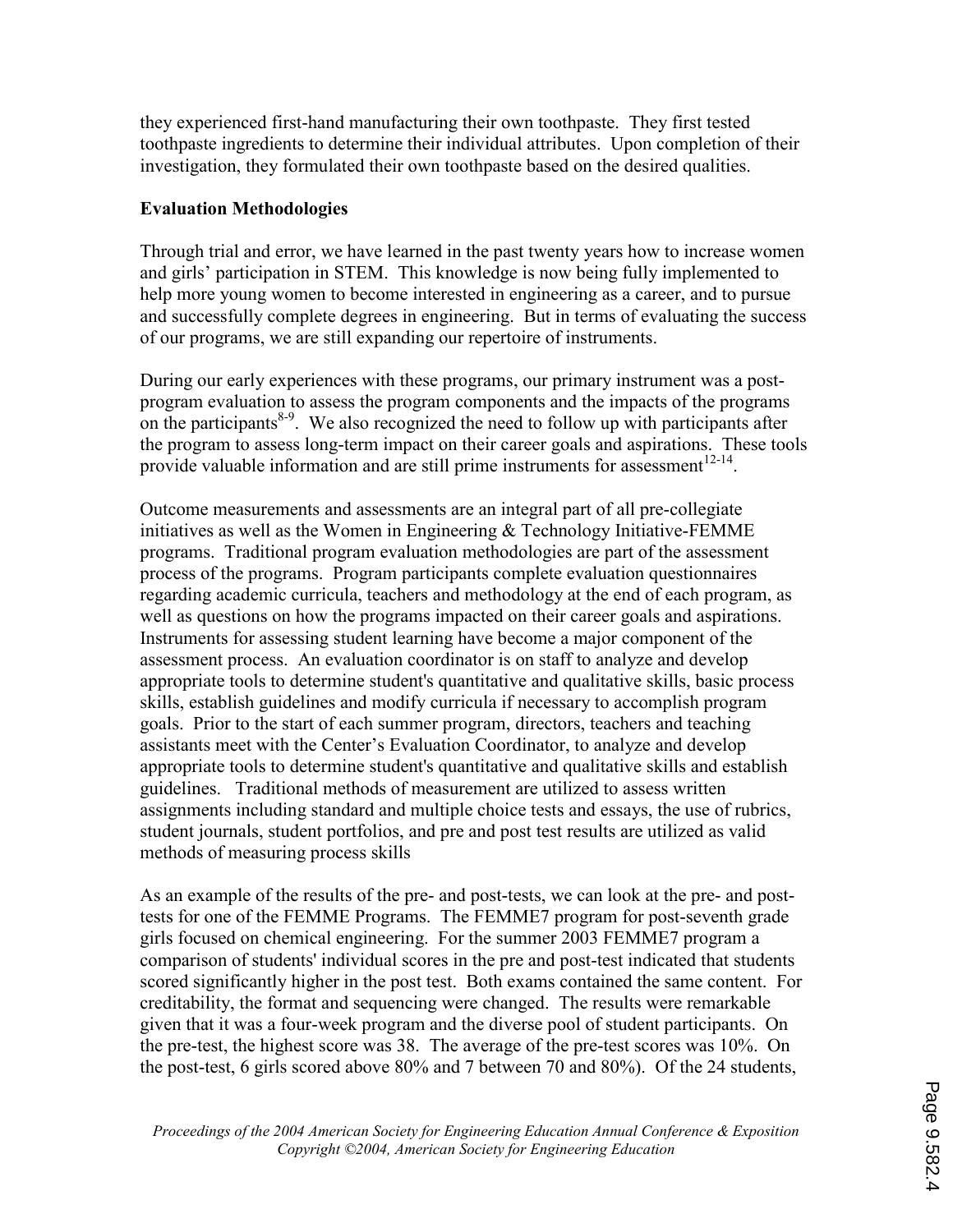only 2 students scored below 50% (a 48 and a 49. Scores on the post-test ranged from 89 to 48 with an average grade of 70.

Another assessment of student learning is based upon a protocol developed through the Center's professional development activities<sup>15</sup>. The protocol links the state science content standards and the specific knowledge and skills students are expected to acquire with the learning expectations of the students by the teachers. The program instructors plan standards-based lessons that include the learning expectations of the standards, and assessment of student work in relation to the expectations of the standards. The procedure allows the instructors to write and implement standards-based lesson plans that include the assessment and documentation of students' achievement of the standards in these lessons. Program instructors develop rubric assessment instruments to evaluate the extent to which their students demonstrate the skills and knowledge defined by the state content standards. Documentation of achievement includes:

- 1) Standards-based lesson plans.
- 2) Documentation in which the instructor analyze the student work for evidence of achievement.

Completed rubrics assessing individual student's performance in group activity work and portfolio sampling of the work done by the students in class are also included.

However, our recent studies as well as studies reported elsewhere point to the need for interventions that can overcome obstacles that exist on a continuing basis. For example, interventions by universities must take into account what occurs during the year at schools and at home. Resent research on students' career decision-making behavior and women in engineering suggests that proper counseling and perceived barriers by adults and peers to career attainment play an important role in career planning and possibly persistence and should be considered in any intervention to gender inequity in careers such as engineering<sup>16</sup>.

It has become recognized that successful outcomes should show increased knowledge about engineering careers and more positive attitudes to engineering in students<sup>17-20</sup>. As part of our activities a survey has been developed with attitudinal scales to measure high school students' attitudes towards engineers and engineering as a possible career, their engineering skills self-efficacy and their level of academic self-confidence, their academic history as well as a measure of their knowledge about engineering careers and pertinent demographic information<sup>16</sup>. The survey was developed as part of a State funded project to increase the knowledge and awareness of engineering in high school students, their teachers, parents, and school counselors and to promote more positive attitudes to engineering. Information from this survey is being used to shape program interventions and provides data to determine whether high school students' attitudes to engineers and opinions and knowledge about engineering as a career are changing in a more positive direction. More specifically the survey sought answers to the following questions:

- What positive and negative impressions do high school students have about engineers and engineering as a possible career for themselves?
- What is their self-efficacy for engineering-related skills?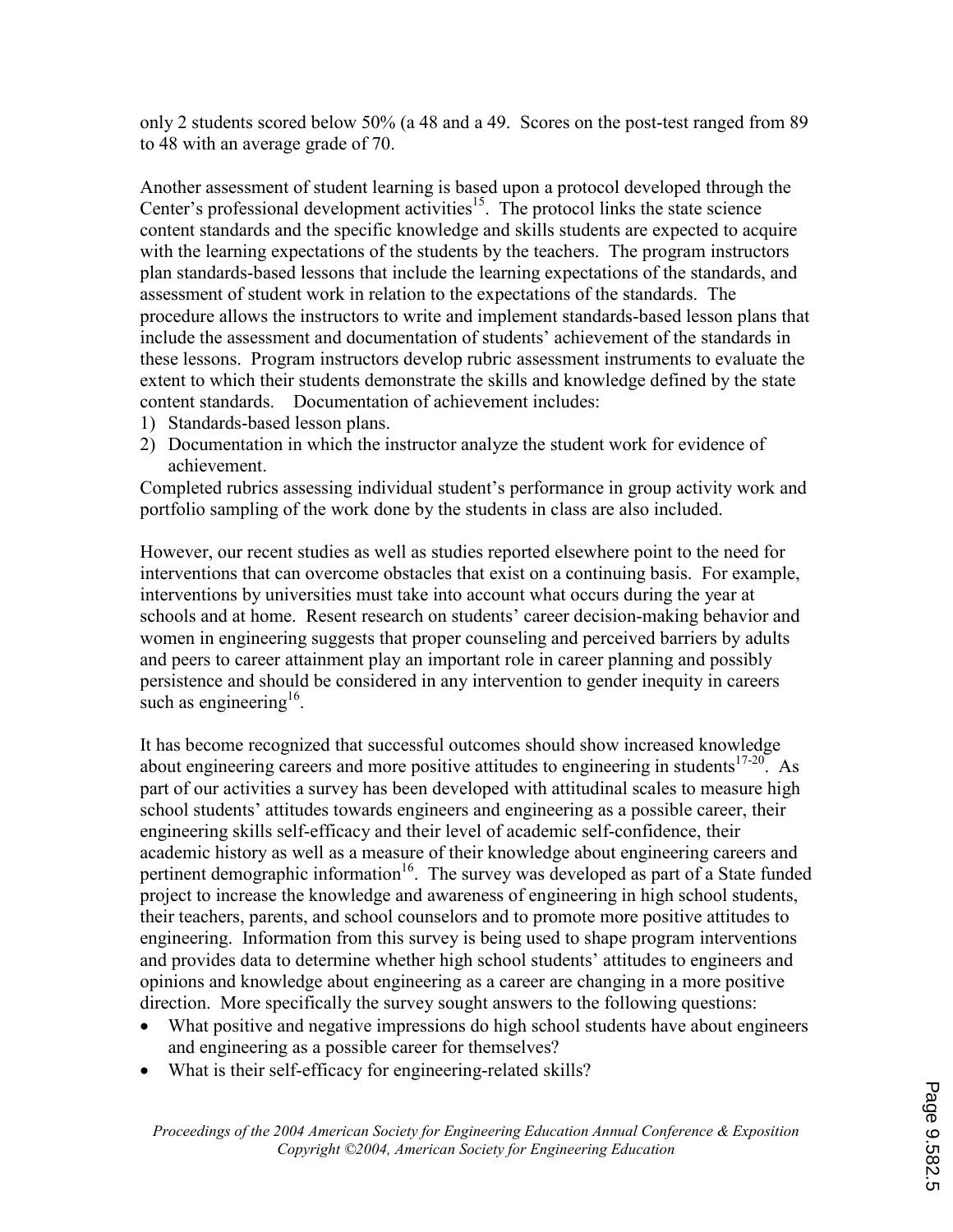- What is their academic history and level of self-confidence in the appropriate academic subjects?
- What do they know about engineering careers?

 As a result the survey has five measures: 1) the Attitudes to Engineering Scale, 2) the Engineering Skills Self-Efficacy Scale, 3) the Self-Confidence in Academic Subjects Scale, 4) an Academic History, 5) a Knowledge about Engineering Careers measure and a short demographic section.

An interesting aspect of the responses from the participants in the Summer 2003 programs relates to the question asking students to name 5 types of engineers. Almost 42% of the summer participants were able to name all 5 types while 79% were able to name 3. This is compared to a study of 381 high school students (male and female) who indicated their interest in engineering by attending an engineering career day at NJIT ( ). Of the students in this population, only 25% could name 5 types of engineers, and almost 30% would not or could not provide a single correct response. It should be noted that most of the FEMME participants return for a second or third program appropriate to their grade levels. Thus, the results of this survey can be attributed to the continuing interventions with these students.

Most important to the pipeline issue is the tracking of participants after completion of the student program. All participants are followed-up on long term basis to determine: students' progress in middle and secondary school, choice of courses, personal development, and choice of career and institution of higher education. The Center for Pre-College Programs has in place a computer database for the purpose of research and to accurately track all pre-college participants. Statistical information is currently available for students who participated in programs between 1981 and 2000.

As we continued to have earlier interventions with the female students, it was recognized that some of the information requested in this type of survey would vary with the location of these students in the educational/career pipeline. Thus, we use four different surveys for students who have not yet completed eighth grade, students in high school, students in a post-secondary institution, and students who have graduated with baccalaureate degrees.

The total number of CPCP alumni of FEMME programs operated between 1980 and 2003 was 900 students. All were sent questionnaires in 2002. We received responses from 298 former participants, a response rate of over 33%. For these types of surveys, 33% is considered a very good response rate.

Of the responses received, 202 (67.8%) were either graduated from a post-secondary institution or still in an undergraduate program. The remaining 96 respondents (32.2%) were still attending an elementary or secondary school and had not indicated a career choice at this time. About 66.7% (135) of respondents have selected a technological career (engineering, science, computer and information systems, math, or architecture).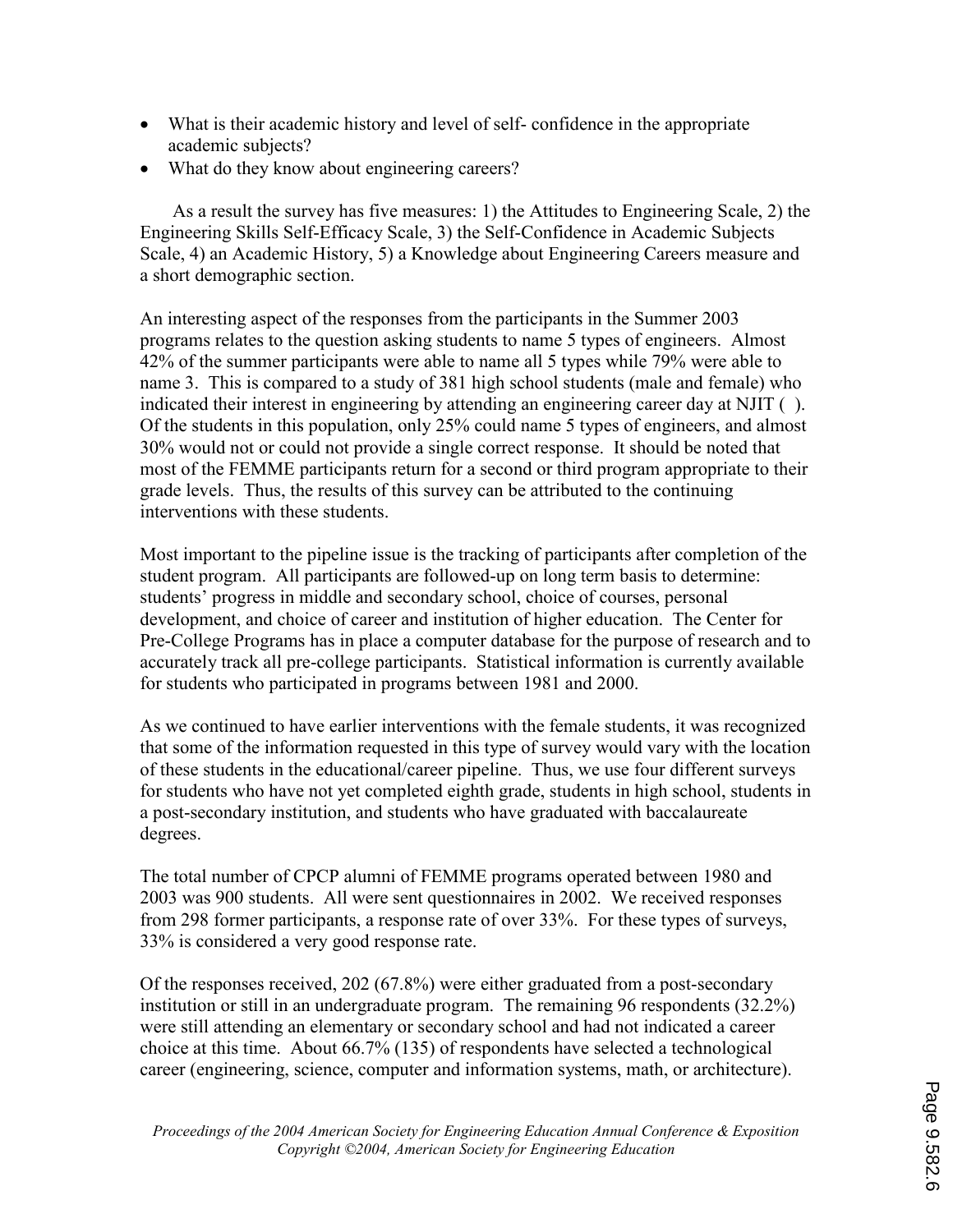The primary career options of the respondents were Engineering and Technology (19.1%), Science (36.9%) and Mathematics (10.7%).

### Conclusion

Current intervention initiatives, including NJIT's, are designed to enhance girls' academic skills. Over the years, these programs have had important implications for removing some barriers that prevent women from pursuing careers in mathematical, scientific and technological fields. Research has shown that young women still avoid advanced mathematics and science related courses and careers because they underestimate their capability and not because they lack competence or skill. The lack of knowledge about engineering careers, the absence of engineering role models and mechanical activities prior to college, in concert with overt and covert gender bias as well as differences in socialization, further exacerbates the problem of women not pursuing careers in STEM fields.

Although single gender programs are not the only answer, they are invaluable initiatives in providing high quality educational opportunities to all students. Anyone who feels these single gender initiatives can be discontinued, should consider the Association to Aid Scientific Research by Women. Started in 1898, it dissolved itself in 1932 because "the object for which this Association has worked for thirty-five years has been achieved, since women are given opportunities to engage in scientific research on an equality with men, and to gain recognition for their achievements."

#### References

1. Gilligan, Carol, 1992. Meeting at the crossroads. Cambridge, Massachusetts: Harvard University Press

2. AAUW (1992). How schools shortchange girls. American Association of University Women Educational Foundation.

3. Dossey et al. (1988) The mathematics report card 17-M-01. Princeton, NJ: Educational Testing Service.

4. Leitman, R., Binns, K., & Unni, A. (1995). "Uninformed decisions: A survey of children and parents about math and science", National Action Council for Minorities in Engineering Research Letter, 5 (1), 1-9.

5. Markow, D. & Moore, K. (2001). "Progress Toward Power: A Follow-Up Survey of Children and Parents Attitudes about Math and Science", National Action Council for Minorities in Engineering Research Letter, 9 (1), 1-8.

6. Kimmel, H., Martino, N., and Tomkins, R.P.T. (1988) "An approach for increasing the representation of minorities in engineering and science," *Engineering Education*, 78, 186-189.

7. Kimmel, Howard & Cano, Rosa (2003). "Model for a K-12 engineering pipeline", Proceedings of the 2003 American Society for Engineering Education Annual Conference, Nashville, TN, June 22-25.

8. Levine, Dana (1984). "An innovative approach to attract young women to careers in engineering and science", Engineering Education, 75 (3), 162-164.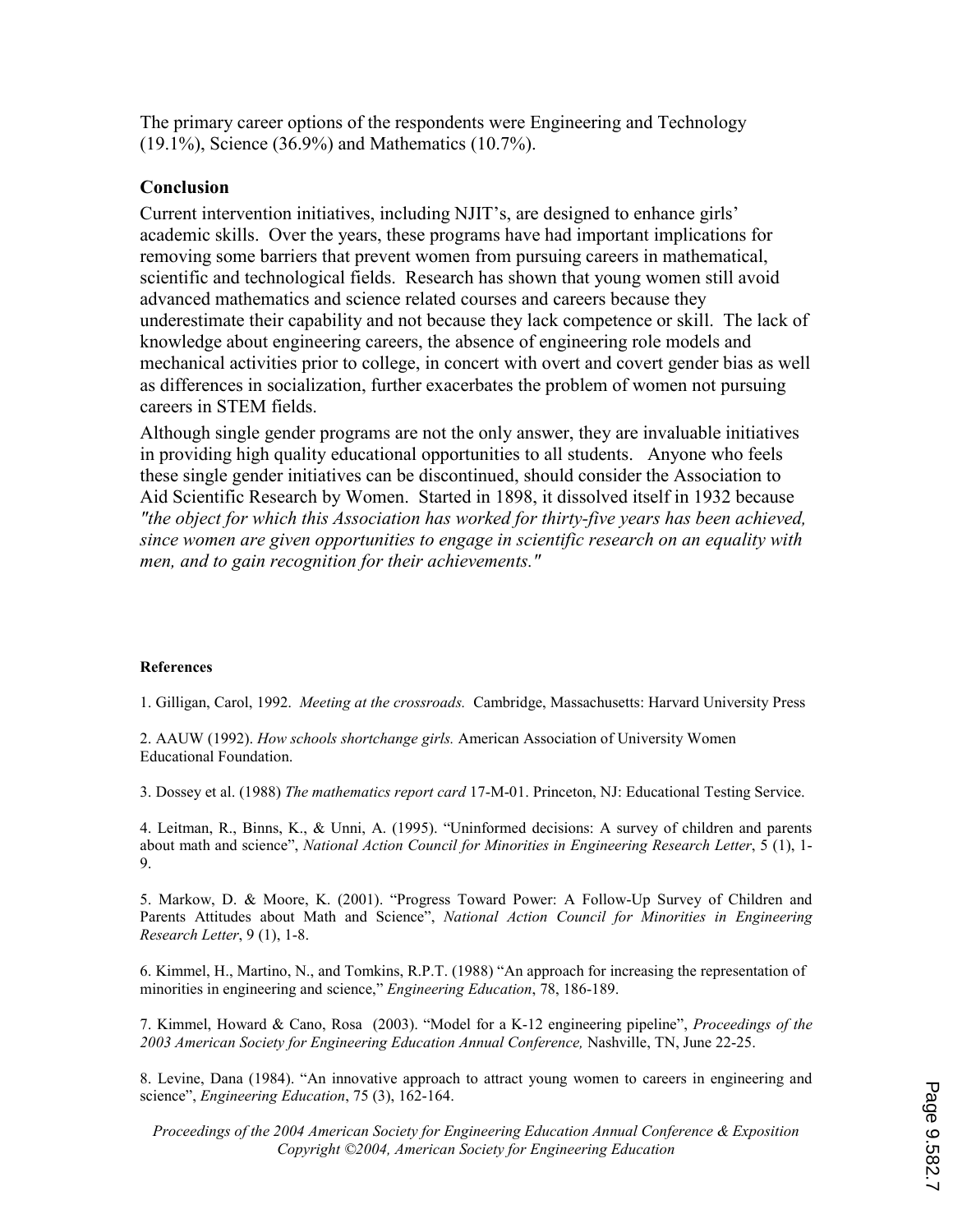9. Darack, F. & Levine, D. (1987). "A conduit for women into engineering and science", U. S. Woman Engineer, 7-9 (January/February).

10. Kimmel, H. (1993) "The engineering science talent pipeline: early intervention," International Journal of Engineering Education, 9, (4), 290-293.

11. Cano, R.M., Kimmel, H.S., Koppel, N.B., and Muldrow, D.H. (2001). "A first step for women into the engineering pipeline", Proceedings for the 31st ASEE/IEEE Frontiers in Education Conference, Reno, NV, October 10-13.

12. Wigal, Cecelia, Neslihan, Alp, McCullough, Claire, Smullan, Stephanie, & Winters, Kathy (2002). " ACES: Introducing girls to and building interest in engineering and computer science careers", Proceedings for the 32st ASEE/IEEE Frontiers in Education Conference, Boston, MA, November 6-9.

13. Newell, Dana, C. & Fletcher, Shawna L. (2002). "The women in applied science and engineering (WISE) recruitment programs: Investing in the/future", Proceedings for the 32st ASEE/IEEE Frontiers in Education Conference, Boston, MA, November 6-9.

14. Sener, Joseph C., Martin, John W. & Aburusa, Leandre, C. (2002). " Process-education-based teaching and learning at the Idaho engineering science camp (IESC)", Proceedings for the 32st ASEE/IEEE Frontiers in Education Conference, Boston, MA, November 6-9.

15. O'Shea, M. and Kimmel, H., (2003). "Preparing teachers for content standards: A field study of implementation problems". Presented at the American Association for Colleges of Teacher Education, New Orleans, LA: January 25.

16. Hirsch, Linda S., Gibbons, Siobhan J., Kimmel, Howard; Rockland, Ronald and Bloom, Joel. (2003). "High school students' attitudes to and knowledge of engineering". Proceedings for the 33rd ASEE/IEEE Frontiers in Education Conference, Boulder, CO, November 5-8.

17. Rockland, Ronald, Gibbons, Siobhán, Bloom, Joel & Kimmel, Howard (2002). "Analysis of stakeholder attitudes for a pre-college outreach program". Proceedings of the 2002 American Society for Engineering Education Annual Conference, Montreal, Canada, June 16-19.

18. Nicoletti, Denise, Petruccelli, Joseph D., & Russell, James (2002). "Monitoring long term effects of an outreach program for girls", Proceedings for the 32st ASEE/IEEE Frontiers in Education Conference, Boston, MA, November 6-9.

19. Anderson, Lisa & Gilbride, Kim (2003). "Bringing engineering to K-12 classrooms – initiatives and results", Proceedings of the 2003 American Society for Engineering Education Annual Conference, Nashville, TN, June 22-25.

20. Fuller, H., Grant, S.C., Lawyer, K.C., Porter, R.L. & Rajala, S.A. (1997). "Attitude about engineering survey: A study of confidence by gender", Proceedings of the 1997 American Society for Engineering Education Annual Conference, Washington, DC, September 19-20.

ROSA CANO is Associate Director of the Center for Pre-college Programs at New Jersey Institute of Technology and currently serves as the director of the Women in Engineering Technology Initiative. Ms. Cano has extensive experience in the implementation, organization and dissemination of special pre-college projects that integrate no-biased, gender-friendly, instructional methodologies to provide elementary and secondary school students with access to appropriate scientific education, assist teachers in the incorporation of STEM curricula into their classrooms and empower parents to take active roles in their children's educational process.